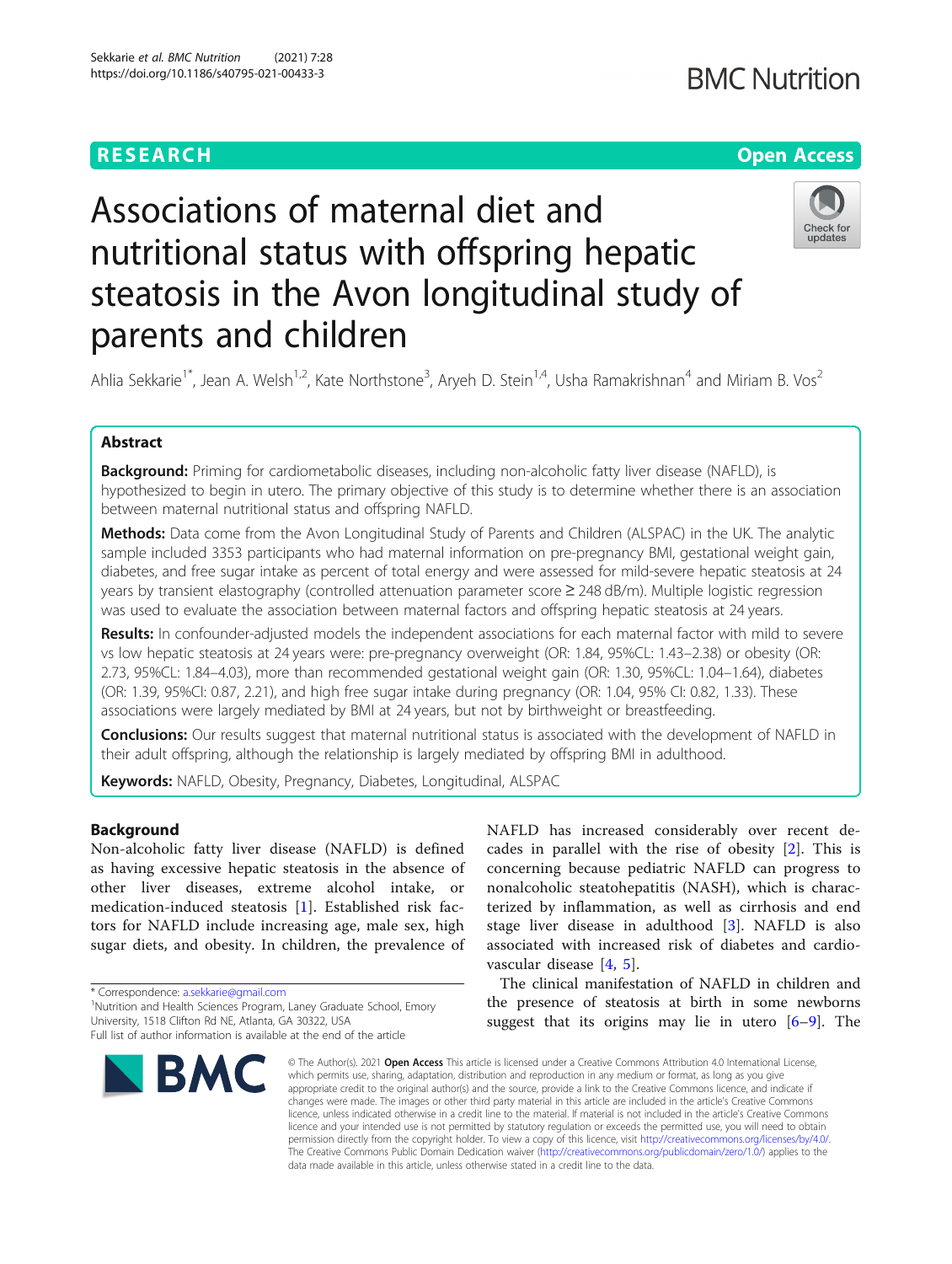Developmental Origins of Health And Disease (DOHAD) paradigm posits that environmental factors during fetal and early life program the risk of metabolic diseases including NAFLD [\[10,](#page-9-0) [11](#page-9-0)]. Currently, the fetal environment primarily occurs in a context of high prevalence of maternal obesity as well as high sugar intake that continues to increase globally [[12,](#page-9-0) [13](#page-9-0)]. Studies in animal models have shown that maternal diets high in sugar and fat predispose offspring to developing NAFLD phenotypes [[14](#page-9-0)–[19](#page-9-0)]. In humans, a maternal diet high in added sugar intake during pregnancy has been associated with an increased risk of obesity in children [[20](#page-9-0), [21\]](#page-9-0). While no human studies have directly looked at the association between maternal energy rich diets and offspring NAFLD explicitly, pre-pregnancy obesity and overweight, maternal diabetes, and gestational weight gain have all been associated with increased hepatic fat in infants and adolescents [[7,](#page-9-0) [8](#page-9-0), [22](#page-9-0)–[24\]](#page-9-0). There is also evidence that breastfeeding has a protective effect on hepatic steatosis in individuals that were exposed to excess nutrition in utero [[22\]](#page-9-0). However, whether outcomes are dependent on child sex and the impact of childhood factors such as adiposity in mediating the outcome have been inconsistent. It is also not known whether this association extends into adulthood.

The overall aim of this paper is to explore whether the associations between maternal nutritional status and offspring NAFLD extend into adulthood in the Avon Longitudinal Study of Parents and Children (ALSPAC), based in the UK. Secondary aims are to determine whether there is sexual dimorphism in these associations and whether the associations are mediated by birthweight, breastfeeding, or BMI at time of outcome.

#### Methods

#### Study design & population

We used data from the Avon Longitudinal Study of Parents and Children, a population-based birth cohort study that has previously been described in detail [[25](#page-9-0)–[27\]](#page-10-0). In summary, ALSPAC enrolled 14,541 pregnant women in the greater Bristol, UK area with expected delivery dates between 1st April 1991 and 31st December 1992. At the age of seven, attempts were made to boost the sample, resulting in a total of 15, 454 pregnancies and 14,901 children alive at the age of one year. Clinical, dietary, and demographic information was collected from the mothers starting in pregnancy. When the offspring were 24 years of age, 10,018 participants were invited to a clinic visit known as Focus@24, which included the collection of biological samples and anthropometric measures. Data from the 24-year clinic were collected and managed using REDCap electronic data capture tools hosted at the University of Bristol [\[28](#page-10-0), [29\]](#page-10-0). The study website

contains details of all the data that are available through a fully searchable data dictionary and variable search tool [[30\]](#page-10-0).

Ethical approval for the study was obtained from the ALSPAC Ethics and Law Committee and the Local Research Ethics Committees. Informed consent for the use of collected data via questionnaires and clinics was obtained from participants following the recommendations of the ALSPAC Ethics and Law Committee at the time.

### Assessment of maternal nutrition Pre-pregnancy BMI

Pre-pregnancy weight and height were self-reported via postal questionnaire and were used to calculate body mass index (BMI) as weight in kilograms divided by height in meters squared [[31](#page-10-0)]. We classified BMI according to World Health Organization categories as underweight (<  $18.5 \text{ kg/m}^2$ ), normal (18.5 to <  $25 \text{ kg/m}^2$ ), overweight (25 to < 30 kg/m<sup>2</sup>), and obese ( $\geq 30$  kg/m<sup>2</sup>) [[32\]](#page-10-0).

#### Gestational weight gain (GWG)

Gestational weight and the corresponding gestational age and date were abstracted by trained research midwives from obstetric medical records [[33,](#page-10-0) [34\]](#page-10-0). As previously described, weight gain was predicted from linear spline models as the difference between predicted weight at time of delivery and weight at gestational age of 0 weeks  $[33, 34]$  $[33, 34]$  $[33, 34]$  $[33, 34]$ . Women were then categorized into three categories according to Institute of Medicine (IoM) recommendations: adequate, less than, and more than recommended GWG. Recommended weight gain is 12.5–18 kg for underweight; 11.5–16 kg for normal weight; 7–11.5 kg for overweight; and 5–9 kg for obese women [[35\]](#page-10-0).

#### Maternal diabetes

Due to limited sample size, maternal diabetes was defined as a composite variable that included pre-existing diabetes assessed by self-reported questionnaire at time of recruitment, gestational diabetes mellitus (GDM), and glycosuria ( $\geq 13.9$  mmol/l on at least two occasions during pregnancy) abstracted from medical records, as previously described [[24\]](#page-9-0).

#### Maternal free sugar intake

Maternal intake of 43 food groups was assessed by food frequency questionnaire at 32 weeks gestation. The questionnaire can be found on the study website [\[36\]](#page-10-0). This information was combined with nutrient information on standardized portion sizes to calculate macronutrient intakes, as described in detail previously [[37\]](#page-10-0). Non-milk extrinsic sugars (NMES) were calculated by deducting sugars from milk and fruits and vegetables (contained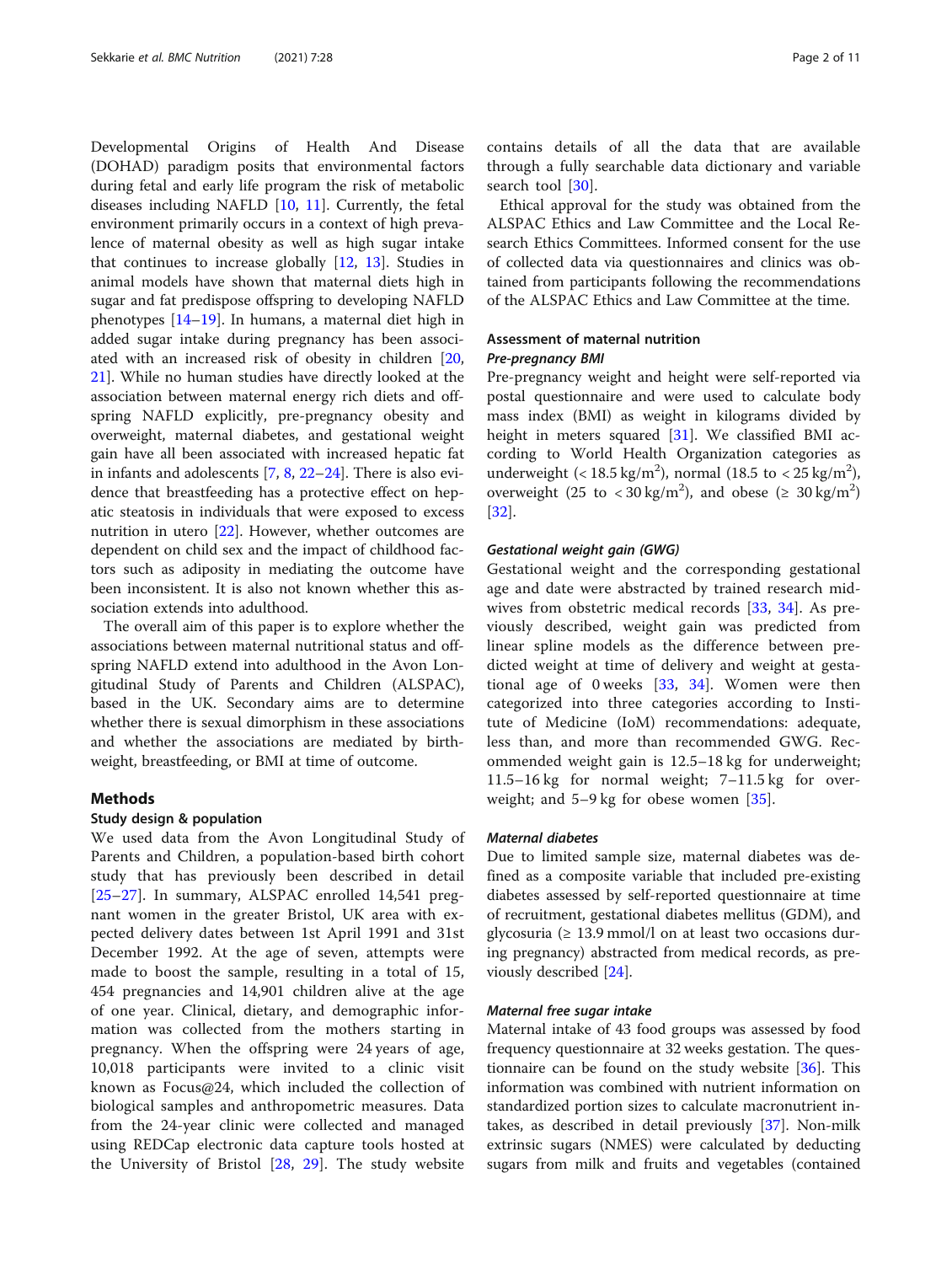within cellular walls) from total sugars [[38\]](#page-10-0). This is equivalent to the definition of free sugars which includes isolated sugars added during food preparation and manufacturing (added sugars) as well as sugars present in unsweetened fruit juices, fruit concentrates, or honey and other syrups [[39\]](#page-10-0). We calculated the percent of total energy consumed as free sugars by dividing each participant's estimated non-milk extrinsic sugar intake by total energy intake and categorized it into tertiles (hereafter referred to as percent free sugar).

#### Assessment of liver outcomes

At 24 years old, participants were assessed by transient elastography for non-invasive quantification of liver steatosis and fibrosis (FibroScan® 502 Touch, Echosens, Paris, France). Individuals with an active medical implant (e.g. pacemaker), liver ascites, or who were pregnant were excluded from the liver scan. Participants were asked to fast overnight or for at least six hours prior to transient elastography [\[40\]](#page-10-0). Transient elastography provides a controlled attenuation parameter (CAP) measure of steatosis and a measure of liver stiffness to quantify fibrosis. Manufacturer and machine indications were used to conduct the scan. Ten readings were required for each patient to derive a CAP score and fibrosis result. CAP values outside the 100–400 dB/m range were considered invalid and coded as missing. Median fibrosis results greater than or equal to 15 kPa or with an interquartile range (IQR) to median ratio greater than or equal to 30% were considered invalid and coded as missing.

We categorized participants into two categories of steatosis based on CAP score cut-off values derived from a meta-analysis by Karlas, et al.: low  $\langle$  < 248 dB/m, < 11% steatosis) vs mild to severe (248–400 dB/m, ≥11% steatosis) [[41\]](#page-10-0). In sensitivity analysis we also categorized steatosis as low to moderate steatosis  $\left( < 279 \text{ dB/m}, \, < 66\% \right)$ steatosis) vs severe steatosis (279–400 dB/m, ≥66% steatosis). We categorized fibrosis into two groups. The first group included those with no fibrosis or portal fibrosis without septa (F0-F1,  $<$  7.9 kPA) and the second group included those with any fibrosis: portal fibrosis, septa, or cirrhosis (F2-F4, > 7.9 kPA) [\[42](#page-10-0)].

#### Covariates

Maternal age at delivery was derived from the mother's report of her date of birth and the infant's date of birth. Offspring birthweight and sex were extracted from medical records. We used highest level of maternal education reported during pregnancy as a proxy for socioeconomic status [\[43](#page-10-0)]. Mothers self-reported one of five categories: None/CSE (certificate of secondary education), Vocational (vocational courses after 16 years of age), O (ordinary level exams at 16 years), A (optional advanced level exams at 18 years), and University degree and above [[44\]](#page-10-0). Mothers self-reported smoking (1st and 3rd trimester) and alcohol intake (1st, 2nd, and 3rd trimester); we categorized each as none vs any at any time point in pregnancy. Physical activity was assessed via questionnaire in the first trimester and was categorized as at least once per week versus less than weekly. Infant birthweight was abstracted from medical records and we classified it as low  $\left($  < 2500 g), normal, and high  $\left($  > 3999 g) [[45\]](#page-10-0). Breastfeeding duration was assessed from maternal reports when the child was 15 months old and categorized as never, less than 3 months, 3 to 6 months, and greater than 6 months. Offspring BMI at 24 years was calculated from height and weight collected by standardized clinic protocols and categorized as described above for the mothers. We defined hazardous alcohol consumption as an Alcohol Use Disorder Identification Test for Consumption (AUDIT-C) score greater than or equal to four in women and five in men [[46,](#page-10-0) [47](#page-10-0)].

#### Inclusion/exclusion

We included all participants who attended the Focus@24 visit and had valid transient elastography measures. We excluded participants from twin pregnancies and those who were missing all four maternal exposures (pre-pregnancy BMI, gestational weight gain, diabetes, and percent free sugars). In models with percent free sugar as the primary exposure, we additionally excluded those with mothers who had pre-existing or gestational diabetes since this could alter their consumption patterns.

#### Statistical analysis

We conducted statistical analyses in SAS version 9.4 (Cary, NC). We calculated median values and IQR for continuous variables and counts and percentages for categorical variables, for the full sample and stratified by level of hepatic steatosis (low vs mild to severe) at 24 years. Wilcoxon rank sum (equal variance) and Kolmogrov-Smirnov (unequal variance) tests were used to compare differences in continuous variables across hepatic steatosis levels. Chi-squared tests were used to compare differences between categorical variables. All results were interpreted based on the size, direction, and CIs of the effect estimates and not focused on statistical significance [\[48](#page-10-0)].

Figure [1](#page-3-0) shows a simple conceptual model on which our modeling strategy was based. We assessed each exposure for potential effect modification by sex by including an interaction term between sex and the exposure. If this term was not significant for all exposures, sex was added as a term in the adjusted models. The primary outcome was mild to severe hepatic steatosis. Unadjusted binary logistic regression was conducted for each exposure in the model 1 series: pre-pregnancy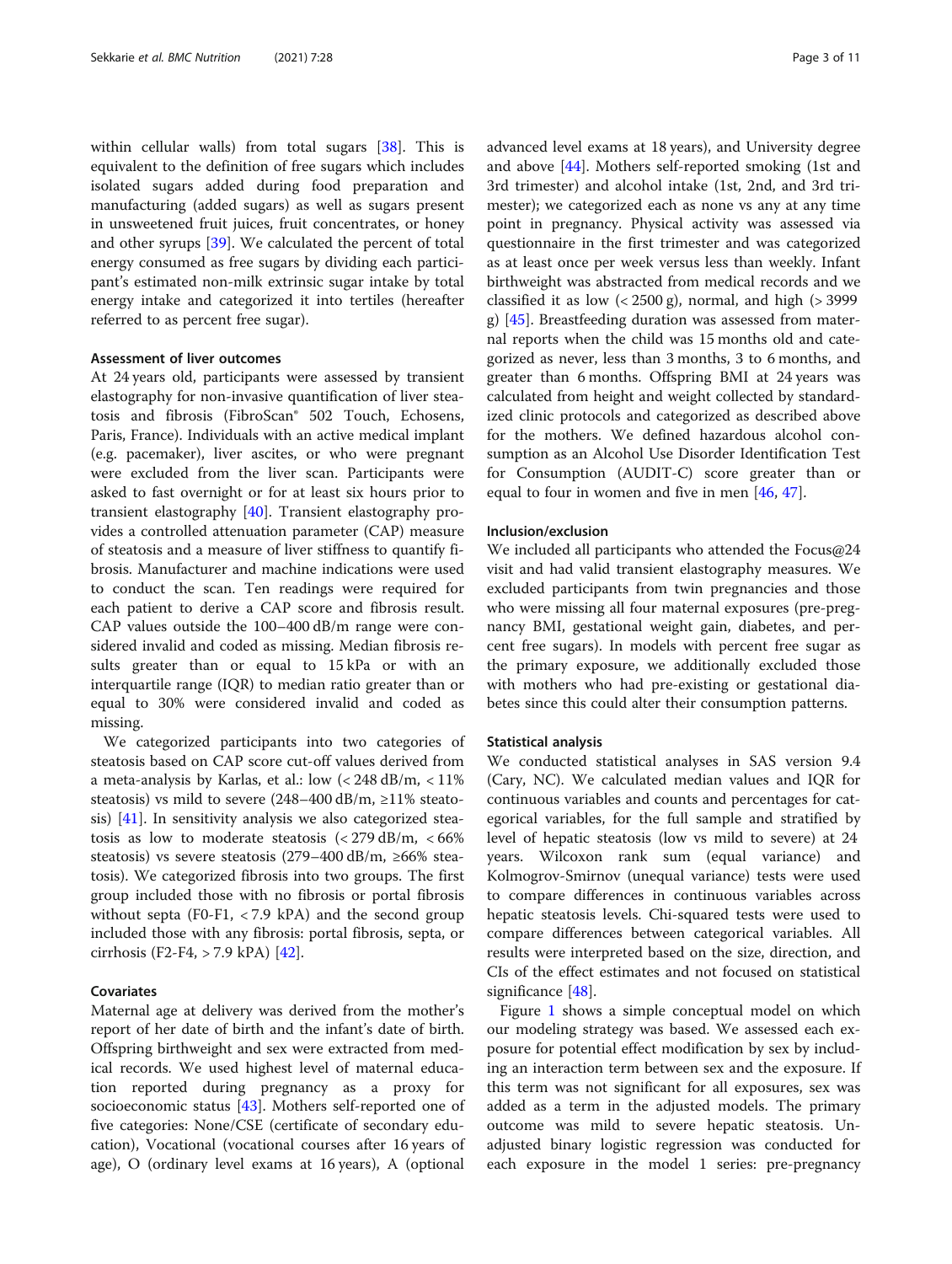<span id="page-3-0"></span>

BMI, maternal diabetes, gestational weight gain, and percent free sugar intake.

In the model 2 series we adjusted for confounders: maternal age, highest level of maternal education, maternal smoking in pregnancy, alcohol intake in pregnancy, and physical activity in pregnancy. Model 2a included pre-pregnancy BMI, maternal diabetes, and gestational weight gain. Model 2b, which focused on percent free sugar exposure, additionally adjusted for total energy intake.

If the association between exposure and steatosis remained after confounder adjustment, we considered the following potential mediators: a) birthweight, b) breastfeeding, and c) offspring BMI at 24 years.

A sensitivity analysis was performed with the primary outcome defined as severe steatosis. In addition, to understand the impact of alcohol consumption, an important predictor of hepatic steatosis, we added hazardous alcohol intake at 24 years as a covariate in the models.

#### Results

Of the 10,018 ALSPAC participants who were invited to attend the Focus@24+ visit, 3877 (39%) participants had FibroScan® performed. Of these, 3766 (97%) participants had a valid CAP score. After exclusions for twin pregnancies and those missing all four maternal exposures, our sample size was 3353 (86% of those with FibroScan®, Fig. [2\)](#page-4-0). Demographic characteristics of the sample overall and stratified by offspring hepatic steatosis level are presented in Table [1.](#page-5-0) Approximately 20% of the offspring had hepatic steatosis at 24 years. Among the mothers, 16.7% were overweight or obese pre-pregnancy, less than 4% had diagnosed pre-existing diabetes, gestational diabetes or glycosuria, and over half had greater than recommended gestational weight gain. Those in the lowest tertile of percent free sugar intake had values ranging from 1.3 to 10.4%, middle to 14.3%, and upper tertile to 42.2%. The median maternal age was 29 years (IQR: 26.0, 32.0). Lower maternal education, smoking during pregnancy, and no breastfeeding were more prevalent in the mothers of offspring with steatosis. Most participants were female (62.2%), with male sex more strongly associated with hepatic steatosis. Over a third (37.5%) of participants were overweight or obese at age 24. Only 2.4% had hepatic fibrosis.

There was no heterogeneity by sex for any exposureoutcome associations. The results from logistic regression models are presented in Table [2](#page-7-0). In both unadjusted and confounder-adjusted analysis, maternal pre-pregnancy overweight (aOR: 1.84, 95% CI: 1.43– 2.38), obesity (aOR: 2.73, 95% CI: 1.84–4.03) and more than recommended GWG (aOR: 1.30, 95% CI: 1.04– 1.64) were positively and independently associated with offspring hepatic steatosis. Being in the highest tertile of percent free sugar consumption was not associated with offspring hepatic steatosis as compared to offspring of mothers in the lowest tertile (aOR: 1.04, 95% CI: 0.82– 1.33).

Birthweight (Table [2](#page-7-0), column 3a) and breastfeeding (Table [2](#page-7-0), column 3b) were not important mediators in the relationship between maternal factors and offspring steatosis. However, these associations were largely attenuated after adjusting for offspring BMI category at 24 years (Table [2](#page-7-0), column 3c), indicating that they are largely mediated by offspring adiposity.

In sensitivity analysis, adjusting for hazardous alcohol intake among offspring did not significantly change the associations (Additional file [1,](#page-8-0) Table S1). The associations between maternal factors and hepatic steatosis were strengthened when we redefined the outcome to severe steatosis, although these associations were also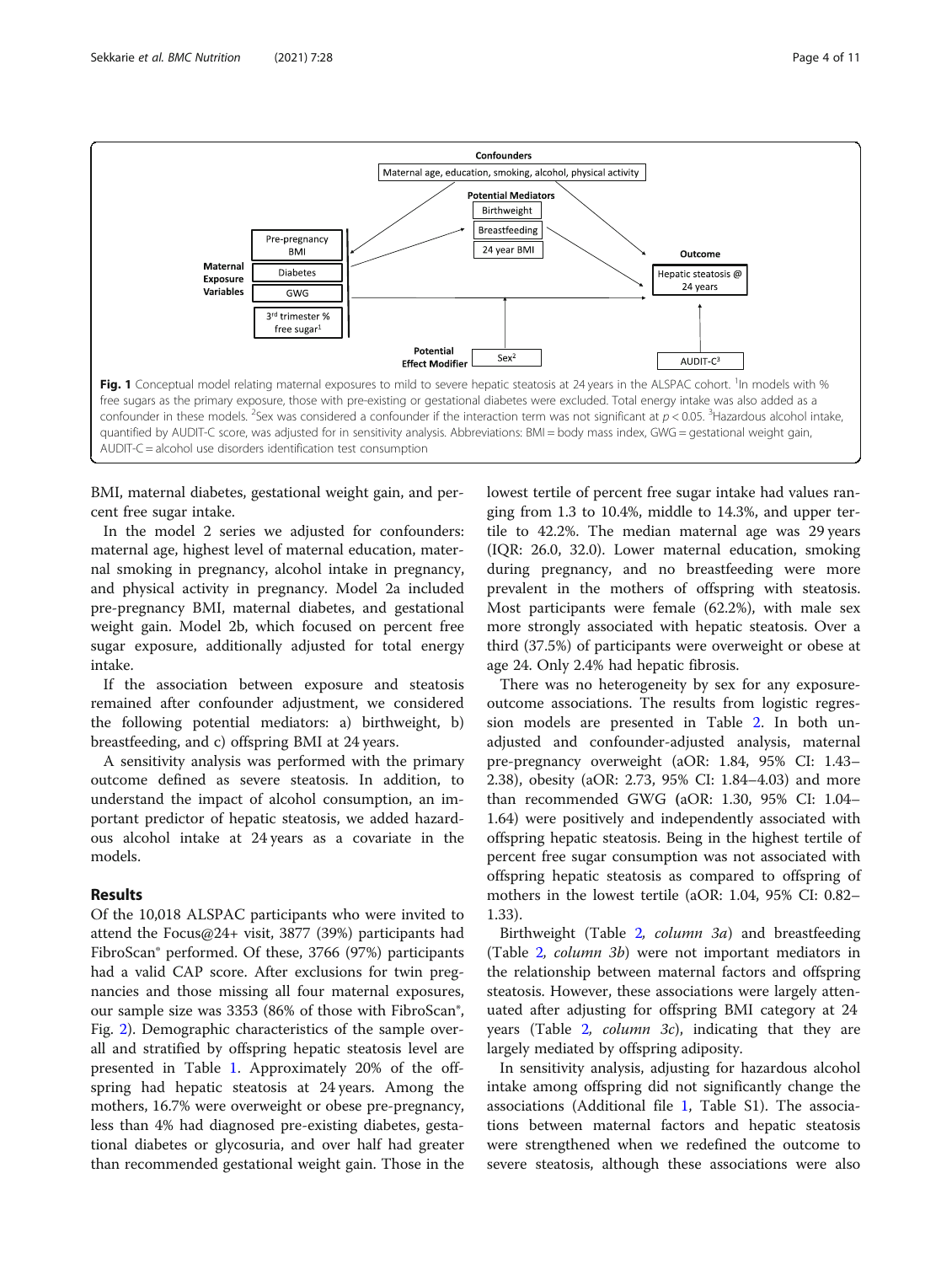<span id="page-4-0"></span>

completely mediated by offspring BMI (Additional file [1](#page-8-0), Table S2).

#### **Discussion**

Maternal pre-pregnancy overweight, obesity, and more than recommended gestational weight gain were positively and independently associated with offspring hepatic steatosis at 24 years in confounder-adjusted models. These associations were fully mediated by offspring BMI at 24 years.

This is the first study to look at whether the associations between maternal nutritional exposures and offspring hepatic steatosis extend into adulthood and also the first to directly explore associations with maternal free sugar intake. Several previous studies have looked at the associations of maternal BMI, diabetes, and gestational weight gain and offspring NAFLD in children and adolescents [\[22](#page-9-0)–[24](#page-9-0), [49,](#page-10-0) [50\]](#page-10-0). (Additional file [1,](#page-8-0) Table S3). In the RAINE cohort, which included 1170 adolescents of European descent in Australia, NAFLD was associated with maternal obesity and gestational weight gain but not with maternal diabetes, and associations were stronger in females [[23\]](#page-9-0). Breastfeeding for over 6 months, especially when combined with delayed introduction of infant formula milk, had a protective association with NAFLD in this cohort [\[22](#page-9-0)]. Breastfeeding, which may influence NAFL D through the gut microbiome, has also been associated with reduced risk of NASH in children and adolescent [\[51](#page-10-0), [52](#page-10-0)]. In our study, outcomes were not mediated by breastfeeding duration and we did not see differences by sex, except that males had greater prevalence of hepatic steatosis at age 24 years. It is possible we did not see a similar protective effect of breastfeeding on NAFLD because we were not able to further adjust for exclusive breastfeeding.

In the EPOCH cohort based in the US, maternal prepregnancy obesity was strongly associated with adolescent hepatic steatosis quantified by MRI and the association was largely mediated by offspring adiposity at time of outcome [\[50](#page-10-0)]. Maternal diabetes was not significantly associated with later NAFLD. In contrast to the other cohorts and our study, in the same ALSPAC cohort, Patel et al., found a strong association between maternal diabetes and offspring hepatic steatosis at 17 years that was not mediated by offspring adiposity or BMI [\[24](#page-9-0)]. This difference is likely not due to differences in methodology. In both our study and the Patel study, maternal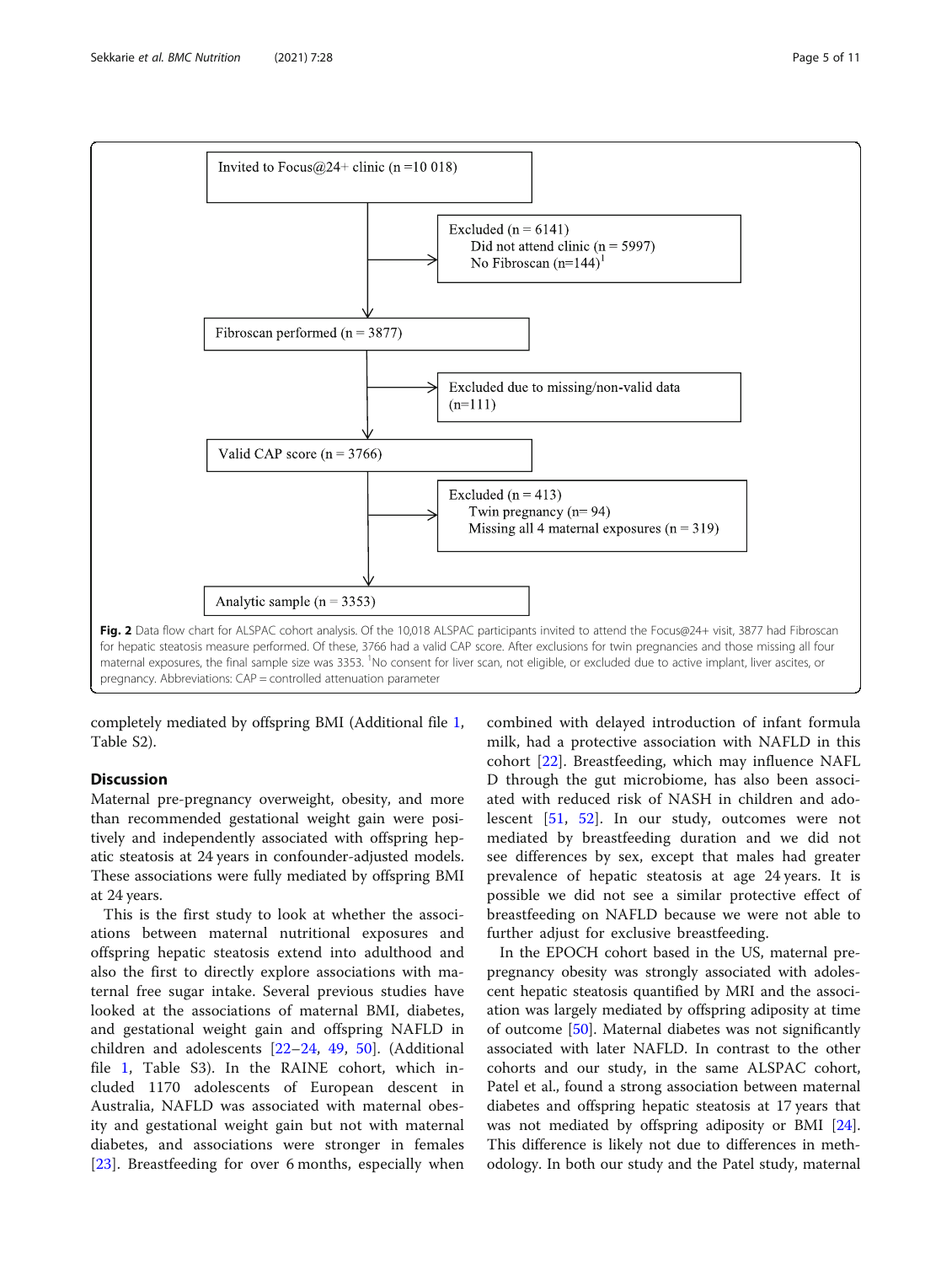# <span id="page-5-0"></span>**Table 1** Demographic and clinical factors by hepatic steatosis<sup>a</sup> at 24 years in the ALSPAC cohort ( $n = 3353$ )

| Median (IQR) or n (%)                                                                                   | Total<br>$(n = 3353)$ | Low<br>$(n = 2662; 79.4\%)$ | Mild-Severe<br>$(n = 691; 20.6\%)$ | P-Value <sup>d</sup> |
|---------------------------------------------------------------------------------------------------------|-----------------------|-----------------------------|------------------------------------|----------------------|
| <b>Maternal &amp; Infant Factors</b>                                                                    |                       |                             |                                    |                      |
| Maternal age                                                                                            | 29.0 (26.0, 32.0)     | 29.0 (27.0, 32.0)           | 29.0 (26.0, 32.0)                  | < 0.001              |
| <b>Maternal Highest Education</b>                                                                       |                       |                             |                                    | < 0.001              |
| Missing                                                                                                 | 65 (1.9%)             | 60 (2.3%)                   | 5(0.7%)                            |                      |
| CSE/None                                                                                                | 313 (9.3%)            | 236 (8.9%)                  | 77 (11.1%)                         |                      |
| Vocational                                                                                              | 246 (7.3%)            | 178 (6.7%)                  | 68 (9.8%)                          |                      |
| O-level                                                                                                 | 1113 (33.2%)          | 861 (32.3%)                 | 252 (36.5%)                        |                      |
| A-level                                                                                                 | 939 (28.0%)           | 766 (28.8%)                 | 173 (25.0%)                        |                      |
| Degree                                                                                                  | 677 (20.2%)           | 561 (21.1%)                 | 116 (16.8%)                        |                      |
| Pregnancy physical activity                                                                             |                       |                             |                                    | 0.828                |
| Missing                                                                                                 | 253 (7.5%)            | 201 (7.6%)                  | 52 (7.5%)                          |                      |
| No                                                                                                      | 2098 (62.6%)          | 1672 (62.8%)                | 426 (61.6%)                        |                      |
| Yes                                                                                                     | 1002 (29.9%)          | 789 (29.6%)                 | 213 (30.8%)                        |                      |
| <b>Pregnancy smoking</b>                                                                                |                       |                             |                                    | 0.027                |
| Missing                                                                                                 | $11(0.3\%)$           | $9(0.3\%)$                  | $< 5^{\circ}$                      |                      |
| No                                                                                                      | 2799 (83.5%)          | 2241 (84.2%)                | 558 (80.8%)                        |                      |
| Yes                                                                                                     | 543 (16.2%)           | 412 (15.5%)                 | 131 (19.0%)                        |                      |
| Pregnancy alcohol intake                                                                                |                       |                             |                                    |                      |
| Missing                                                                                                 | $10(0.3\%)$           | $9(0.3\%)$                  | $< 5^{\circ}$                      | 0.002                |
| No                                                                                                      | 1823 (54.4%)          | 1410 (53.0%)                | 413 (59.8%)                        |                      |
| Yes                                                                                                     | 1520 (45.3%)          | 1243 (46.7%)                | 277 (40.1%)                        |                      |
| Maternal pre-pregnancy BMI                                                                              | 22.0 (20.5, 24.1)     | 21.8 (20.4, 23.7)           | 22.7 (20.9, 25.7)                  | < 0.001              |
| Missing                                                                                                 | 255 (7.6%)            | 208 (7.8%)                  | 47 (6.8%)                          |                      |
| Underweight                                                                                             | 127 (3.8%)            | 109 (4.1%)                  | 18 (2.6%)                          |                      |
| Normal                                                                                                  | 2411 (71.9%)          | 1968 (73.9%)                | 443 (64.1%)                        |                      |
| Overweight                                                                                              | 420 (12.5%)           | 294 (11.0%)                 | 126 (18.2%)                        |                      |
| Obese                                                                                                   | 140 (4.2%)            | 83 (3.1%)                   | 57 (8.2%)                          |                      |
| <b>Maternal diabetes</b>                                                                                |                       |                             |                                    | 0.314                |
| Missing                                                                                                 | 86 (2.6%)             | 70 (2.6%)                   | 16 (2.3%)                          |                      |
| None                                                                                                    | 3140 (93.6%)          | 2500 (93.9%)                | 640 (92.6%)                        |                      |
| Pre-existing                                                                                            | 11 (0.3%)             | $7(0.3\%)$                  | $< 5^{\circ}$                      |                      |
| Gestational                                                                                             | 13 (0.4%)             | 10 (0.4%)                   | $< 5^{\circ}$                      |                      |
| Glycosuria                                                                                              | 103 (3.1%)            | 75 (2.8%)                   | 28 (4.1%)                          |                      |
| Gestational weight gain                                                                                 |                       |                             |                                    | 0.002                |
| Missing                                                                                                 | 321 (9.6%)            | 262 (9.8%)                  | 59 (8.5%)                          |                      |
| Recommended                                                                                             | 900 (26.8%)           | 746 (28.0%)                 | 154 (22.3%)                        |                      |
| <recommended< td=""><td>370 (11.0%)</td><td>299 (11.2%)</td><td>71 (10.3%)</td><td></td></recommended<> | 370 (11.0%)           | 299 (11.2%)                 | 71 (10.3%)                         |                      |
| > Recommended                                                                                           | 1762 (52.5%)          | 1355 (50.9%)                | 407 (58.9%)                        |                      |
| Total energy intake (kJ/day) <sup>b</sup>                                                               | 7127 (6000, 8361)     | 7162 (6050, 8371)           | 6977 (5813, 8237)                  | 0.009                |
| Free sugars (g/day) <sup>b</sup>                                                                        | 51.7 (36.8, 70.8)     | 52.3 (36.9, 71.3)           | 50.1 (36.7, 69.5)                  | 0.189                |
| % Free sugars <sup>b</sup>                                                                              | $0.12$ (0.10, 0.16)   | $0.12$ (0.10, 0.16)         | $0.12$ (0.09, 0.16)                | 0.871                |
| Sex (% male)                                                                                            | 1276 (38.1%)          | 946 (35.5%)                 | 330 (47.8%)                        | < 0.001              |
| Birthweight (g)                                                                                         | 3440 (3130, 3760)     | 3423 (3120, 3750)           | 3483 (3180, 3805)                  | 0.014                |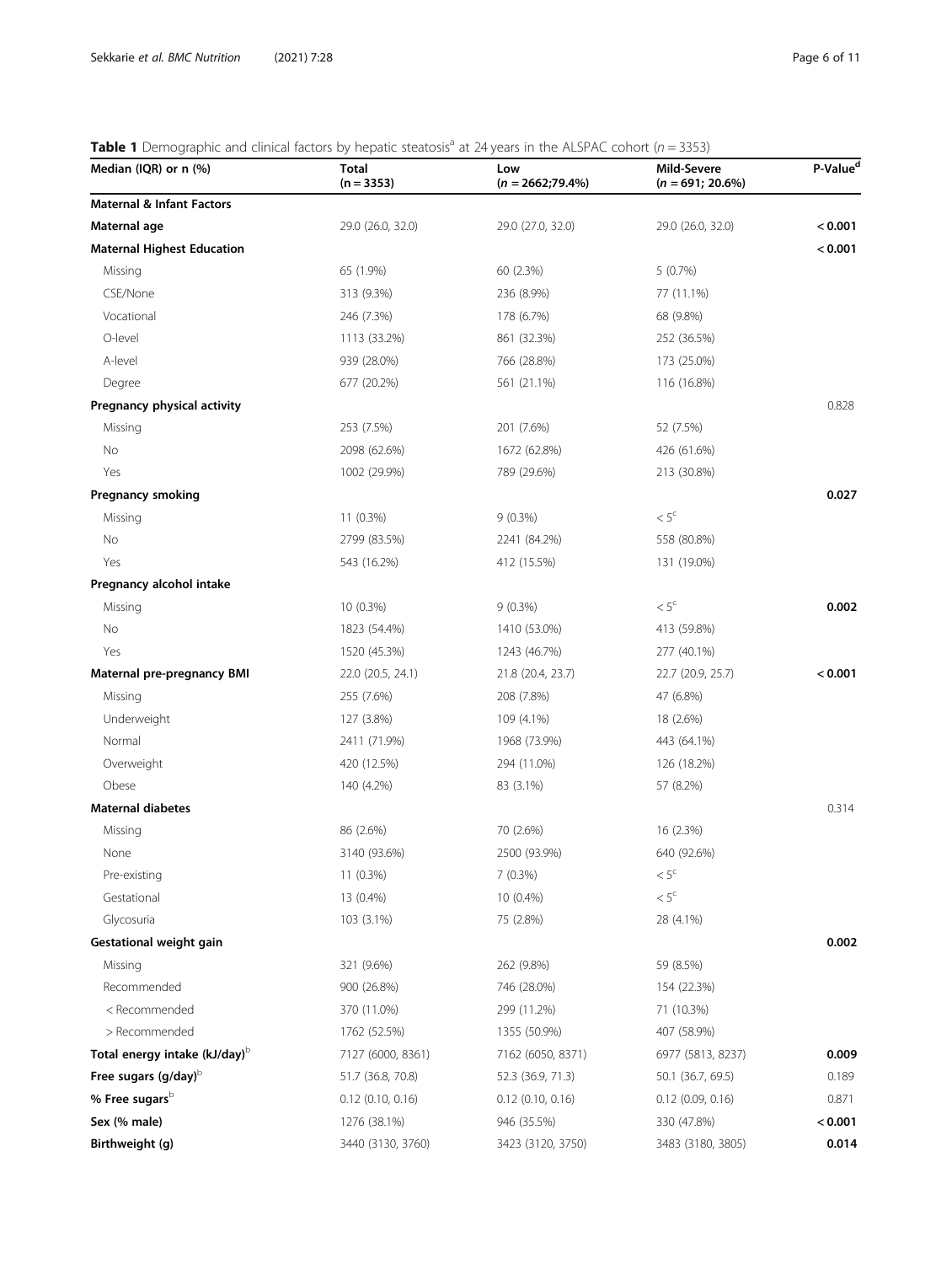|  |  | Table 1 Demographic and clinical factors by hepatic steatosis <sup>a</sup> at 24 years in the ALSPAC cohort (n = 3353) (Continued) |
|--|--|------------------------------------------------------------------------------------------------------------------------------------|
|  |  |                                                                                                                                    |

| Median (IQR) or n (%)             | <b>Total</b><br>$(n = 3353)$ | Low<br>$(n = 2662; 79.4\%)$ | Mild-Severe<br>$(n = 691; 20.6%)$ | P-Value <sup>d</sup> |  |
|-----------------------------------|------------------------------|-----------------------------|-----------------------------------|----------------------|--|
| Missing                           | 43 (1.3%)                    | 32 (1.2%)                   | 11 (1.6%)                         | 0.409                |  |
| Low                               | 106 (3.2%)                   | 84 (3.2%)                   | 22 (3.2%)                         |                      |  |
| Normal                            | 2783 (83.0%)                 | 2223 (83.5%)                | 560 (81.0%)                       |                      |  |
| High                              | 421 (12.56%)                 | 323 (12.1%)                 | 98 (14.2%)                        |                      |  |
| <b>Breastfeeding</b>              |                              |                             |                                   | 0.011                |  |
| Missing                           | 230 (6.9%)                   | 185 (6.9%)                  | 45 (6.5%)                         |                      |  |
| Never                             | 509 (15.2%)                  | 381 (14.3%)                 | 128 (18.5%)                       |                      |  |
| < 3 months                        | 640 (19.1%)                  | 509 (19.1%)                 | 131 (19.0%)                       |                      |  |
| 3-5 months                        | 543 (16.2%)                  | 418 (15.7%)                 | 125 (18.1%)                       |                      |  |
| $\geq 6$ months                   | 1431 (42.7%)                 | 1169 (43.9%)                | 262 (37.9%)                       |                      |  |
| Adult characteristics at 24 years |                              |                             |                                   |                      |  |
| BMI ( $\text{kg/m}^2$ )           | 23.8 (21.5, 26.9)            | 23.0 (21.0, 25.4)           | 28.6 (25.2, 33.1)                 | < 0.001              |  |
| Missing                           | 31 (0.9%)                    | 23 (0.9%)                   | 8 (1.2%)                          | < 0.001              |  |
| Underweight                       | 103 (3.1%)                   | 99 (3.7%)                   | $< 5^{\circ}$                     |                      |  |
| Normal                            | 1961 (58.5%)                 | 1807 (67.9%)                | 154 (22.3%)                       |                      |  |
| Overweight                        | 842 (25.1%)                  | 592 (22.2%)                 | 250 (36.2%)                       |                      |  |
| Obese                             | 416 (12.4%)                  | 141 (5.3%)                  | 275 (39.8%)                       |                      |  |
| <b>AUDIT-C score</b>              | 5(4, 7)                      | 5(4, 7)                     | 5(3, 7)                           | 0.011                |  |
| Missing                           | 73 (2.2%)                    | 58 (2.2%)                   | 15 (2.2%)                         | 0.019                |  |
| High alcohol                      | 1798 (53.6%)                 | 1460 (54.8%)                | 338 (48.9%)                       |                      |  |
| Liver steatosis (CAP value; dB/m) | 203 (172, 238)               | 191 (166, 214)              | 278 (261, 304)                    | < 0.001              |  |
| Fibrosis (kPA)                    | $4.5$ $(3.8, 5.4)$           | $4.5$ $(3.8, 5.4)$          | $4.6$ (3.8, 5.5)                  |                      |  |
| Missing                           | 194 (5.8%)                   | 169 (5.6%)                  | 25 (7.5%)                         | 0.38                 |  |
| None                              | 3080 (91.9%)                 | 2454 (92.2%)                | 626 (90.6%)                       |                      |  |
| Any                               | 79 (2.4%)                    | 61 (2.3%)                   | 18 (2.6%)                         |                      |  |

<sup>a</sup>Hepatic steatosis based on CAP score cut-off values: low (< 248 dB/m, < 11% steatosis) vs mild to severe (248–400 dB/m, ≥11% steatosis) [[41\]](#page-10-0) be steatosis [41] be steatosis [41] be steatosis [41] be steatosis [41] be s  $<sup>b</sup>n = 125$  were missing free sugar and total energy intake values</sup>

Croups with less than five participants are expressed as  $n < 5$  in line with the Avon Longitudinal Study of Parents and Children (ALSPAC) confidentiality policy  $\frac{d_0}{dx}$  and  $\frac{d_1}{dx}$  are  $\frac{d_2}{dx}$  and  $\frac{d_3}{dx}$  <sup>d</sup>Wilcoxon rank sum (equal variance) and Kolmogrov-Smirnov (unequal variance) tests were used for continuous variables. Chi-squared tests were used for categorical variables. Statistically significant p-values are bolded

Abbreviations: IQR Interquartile Range, CSE certificate of secondary education, BMI Body mass index, AUDIT-C Alcohol use disorders identification test consumption, CAP controlled attenuation parameter

diabetes was defined consistently. While hepatic steatosis was measured differently, by ultrasound at 17 years and controlled attenuation parameter at 24 years, these methods have similar sensitivity and specificity in detecting hepatic steatosis so we would not expect such a large increase in prevalence of hepatic steatosis due to assessment method alone [[53](#page-10-0)]. Our statistical models were also similar. However, at 17 years a smaller subset of the cohort ( $n = 1215$  of 4253 that attended the 17-year clinic) was screened for hepatic steatosis, so selection bias is possible. Another possibility for this difference in outcomes may be related to the large increase in prevalence of hepatic steatosis as the cohort reached early adulthood. At 17 years, only 2.1% of a sub-sample of participants had hepatic steatosis, and by 24 years, 20% had hepatic steatosis. It is possible that early-onset steatosis has a different etiology/pathophysiology and the associations are attenuated when overall 24-year prevalence of hepatic steatosis is considered. Adulthood hepatic steatosis may be more associated with adiposity. For example, if the development of NAFLD requires obesity (particularly as individuals age), then the attenuation of estimates by adjusting for BMI is what we would expect to find, and the true association is what we derive from models not adjusting for BMI or adiposity. Future studies should explore the changes in hepatic steatosis that occur from birth to adulthood, and specifically in the ALSPAC cohort from adolescence to adulthood.

Several studies have found associations between maternal obesity/GDM and fetal and infant hepatic steatosis (Additional File [1](#page-8-0), Table S3) [\[6](#page-9-0)–[8,](#page-9-0) [54,](#page-10-0) [55\]](#page-10-0). Modi et al., found intrahepatocellular lipid (IHCL) content in infants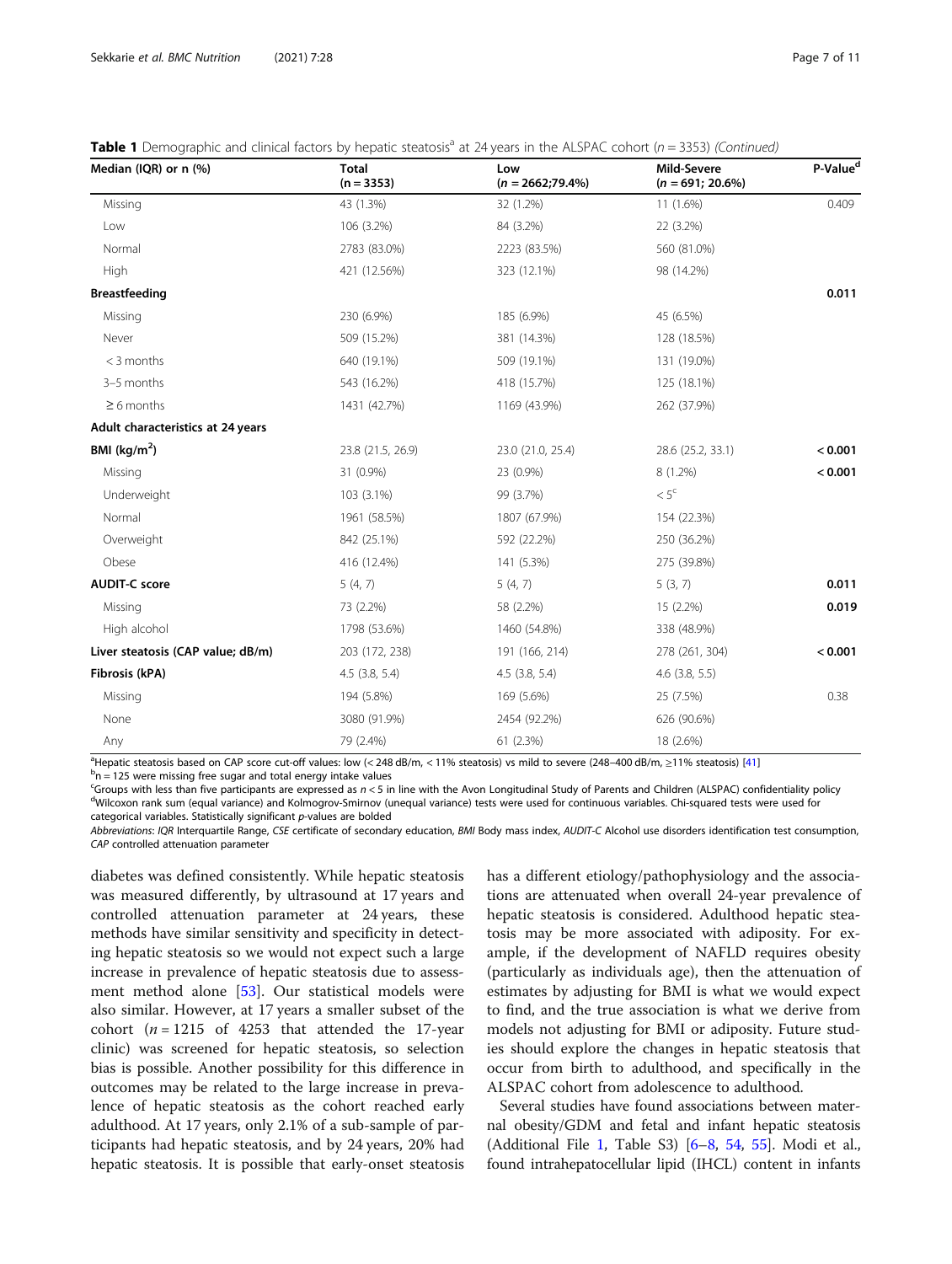<span id="page-7-0"></span>

| Table 2 Associations between maternal factors and offspring hepatic steatosis <sup>a</sup> at 24 years in the ALSPAC cohort |
|-----------------------------------------------------------------------------------------------------------------------------|
|-----------------------------------------------------------------------------------------------------------------------------|

|                                  | 1)<br>unadjusted |        | 2)<br>+ confounders <sup>d</sup> |      | 3a)<br>+ birthweight |      |      | 3b)<br>+ breastfeeding |      |      | 3c)<br>+ 24-year BMI |      |      |        |      |
|----------------------------------|------------------|--------|----------------------------------|------|----------------------|------|------|------------------------|------|------|----------------------|------|------|--------|------|
|                                  | OR               | 95% CL |                                  | OR   | 95% CL               |      | OR   | 95% CL                 |      | OR   | 95% CL               |      | OR   | 95% CL |      |
| Diabetesb                        |                  |        |                                  |      |                      |      |      |                        |      |      |                      |      |      |        |      |
| <b>No</b>                        | Ref              |        |                                  | Ref  |                      |      | Ref  |                        |      | Ref  |                      |      | Ref  |        |      |
| Yes                              | 1.49             | 1.00   | 2.22                             | 1.39 | 0.87                 | 2.21 | 1.36 | 0.85                   | 2.19 | 1.34 | 0.83                 | 2.16 | 1.12 | 0.65   | 1.92 |
| Pre-pregnancy BMI                |                  |        |                                  |      |                      |      |      |                        |      |      |                      |      |      |        |      |
| Underweight                      | 0.73             | 0.44   | 1.22                             | 0.67 | 0.37                 | 1.20 | 0.68 | 0.38                   | 1.23 | 0.67 | 0.37                 | 1.23 | 1.12 | 0.59   | 2.11 |
| Normal                           | Ref              |        |                                  | Ref  |                      |      | Ref  |                        |      | Ref  |                      |      | Ref  |        |      |
| Overweight                       | 1.90             | 1.51   | 2.40                             | 1.84 | 1.43                 | 2.38 | 1.85 | 1.43                   | 2.40 | 1.82 | 1.40                 | 2.36 | 1.23 | 0.91   | 1.65 |
| Obese                            | 3.05             | 2.14   | 4.34                             | 2.73 | 1.84                 | 4.03 | 2.71 | 1.82                   | 4.03 | 2.55 | 1.69                 | 3.85 | 0.95 | 0.59   | 1.51 |
| Gestational weight gain          |                  |        |                                  |      |                      |      |      |                        |      |      |                      |      |      |        |      |
| $<$ Rec.                         | 1.15             | 0.84   | 1.57                             | 1.11 | 0.79                 | 1.55 | 1.11 | 0.79                   | 1.56 | 1.06 | 0.75                 | 1.52 | 1.25 | 0.86   | 1.84 |
| Rec.                             | Ref              |        |                                  | Ref  |                      |      | Ref  |                        |      | Ref  |                      |      | Ref  |        |      |
| $>$ Rec.                         | 1.46             | 1.18   | 1.79                             | 1.30 | 1.04                 | 1.64 | 1.33 | 1.06                   | 1.68 | 1.35 | 1.07                 | 1.71 | 1.15 | 0.89   | 1.48 |
| Free sugar <sup>c</sup> tertiles |                  |        |                                  |      |                      |      |      |                        |      |      |                      |      |      |        |      |
| $1.3 - 10.4%$                    | Ref              |        |                                  | Ref  |                      |      |      |                        |      |      |                      |      |      |        |      |
| 10.4-14.3%                       | 1.01             | 0.82   | 1.25                             | 1.12 | 0.88                 | 1.42 |      |                        |      |      |                      |      |      |        |      |
| 14.3-42.2%                       | 1.02             | 0.83   | 1.26                             | 1.04 | 0.82                 | 1.33 |      |                        |      |      |                      |      |      |        |      |

a Hepatic steatosis based on CAP score cut-off values: low (< 248 dB/m, < 11% steatosis) vs mild to severe (248–400 dB/m, ≥11% steatosis) [[41\]](#page-10-0). Sample sizes for each model were 1.Diabetes = 3267; 1.Pre-pregnancy BMI = 3098; 1.GWG = 3032, 1.Free sugar = 3204; 2.Diabetes, BMI, and GWG =2668; 2.Free sugar = 2646; 3a = 2639; 3b = 2522; 3c = 2645

<sup>b</sup>Diabetes is defined as maternal existing diabetes, gestational diabetes, or glycosuria during pregnancy

<sup>c</sup>Free sugars are presented as percent of total energy intake

<sup>d</sup>Confounders include maternal age, highest level of maternal education, maternal smoking in pregnancy, alcohol intake in pregnancy, physical activity in pregnancy, and sex. The maternal exposures (pre-pregnancy BMI, maternal diabetes, and gestational weight gain) were also included as covariates in model 2. The model focused on free sugar exposure, additionally adjusted for total energy intake and did not adjusted for maternal diabetes since those individuals were excluded Abbreviations: OR odds ratio, CL confidence limits, BMI body mass index, Rec recommended, GWG gestational weight gain

increased with maternal BMI [[7](#page-9-0)]. They did not look at the effect of gestational diabetes due to the small number of affected women in the study sample. Brumbaugh et al., found that infants born to obese mothers with GDM had increased IHCL compared with infants born to normal weight mothers [\[8](#page-9-0)]. In both studies, IHCL correlated with maternal pre-pregnancy BMI but not with infant subcutaneous adiposity. In the Feeding Study cohort from Italy, mothers of 1 year old children with bright livers, a sign of hepatic steatosis, had greater gestational weight gain compared to mothers of those without bright livers [\[55\]](#page-10-0). Logan, et al., found no association of maternal GDM, with infant IHCL [\[54\]](#page-10-0). In that study, the GDM mothers had good glycemic control (55% received metformin and/or insulin treatment resulting in a mean (SD) 5.3% (0.3) HbA1c) and little obesity (median BMI = 24.2, IQR (21.7, 30.3), whereas glycemic status was not known in the other studies. Finally, in a retrospective autopsy study, stillborn fetuses of diabetic mothers had 78.8% hepatic steatosis compared to 16.6% in non-diabetic mothers ( $p < 0.0001$ ) regardless of maternal BMI. Further studies of mothers with more prevalent and different types of diabetes are needed to determine whether the association of maternal diabetes with offspring NAFLD is independent of maternal obesity. Additionally, hepatic fat measures in longitudinal birth cohorts ranging from infancy and throughout childhood could clarify the question of whether elevated hepatic fat seen in infancy remains throughout childhood and their relation to overall adiposity.

We found no association between high maternal percent free sugar intake in the third trimester and offspring NAFLD. Women in the lowest tertile had intakes less than 10.4% of total energy and those in the highest tertile had intakes ranging from 14.3 to 42%. The WHO recommended cut-off for intake of free sugars is 10% of total daily energy intake [[39\]](#page-10-0). While some studies have found associations between gestational diet and overall offspring adiposity, none have looked specifically at free sugars in relation to a NAFLD outcome. Animal studies have found strong associations between maternal high fat and sugar diets and offspring hepatic steatosis [[14](#page-9-0), [15,](#page-9-0) [56\]](#page-10-0). The complicated nature of human diet makes it difficult to delineate interactions among nutrients. Another complicating factor is that the most sensitive period of fetal development for hepatic steatosis may be prior to the third trimester. The development of the fetal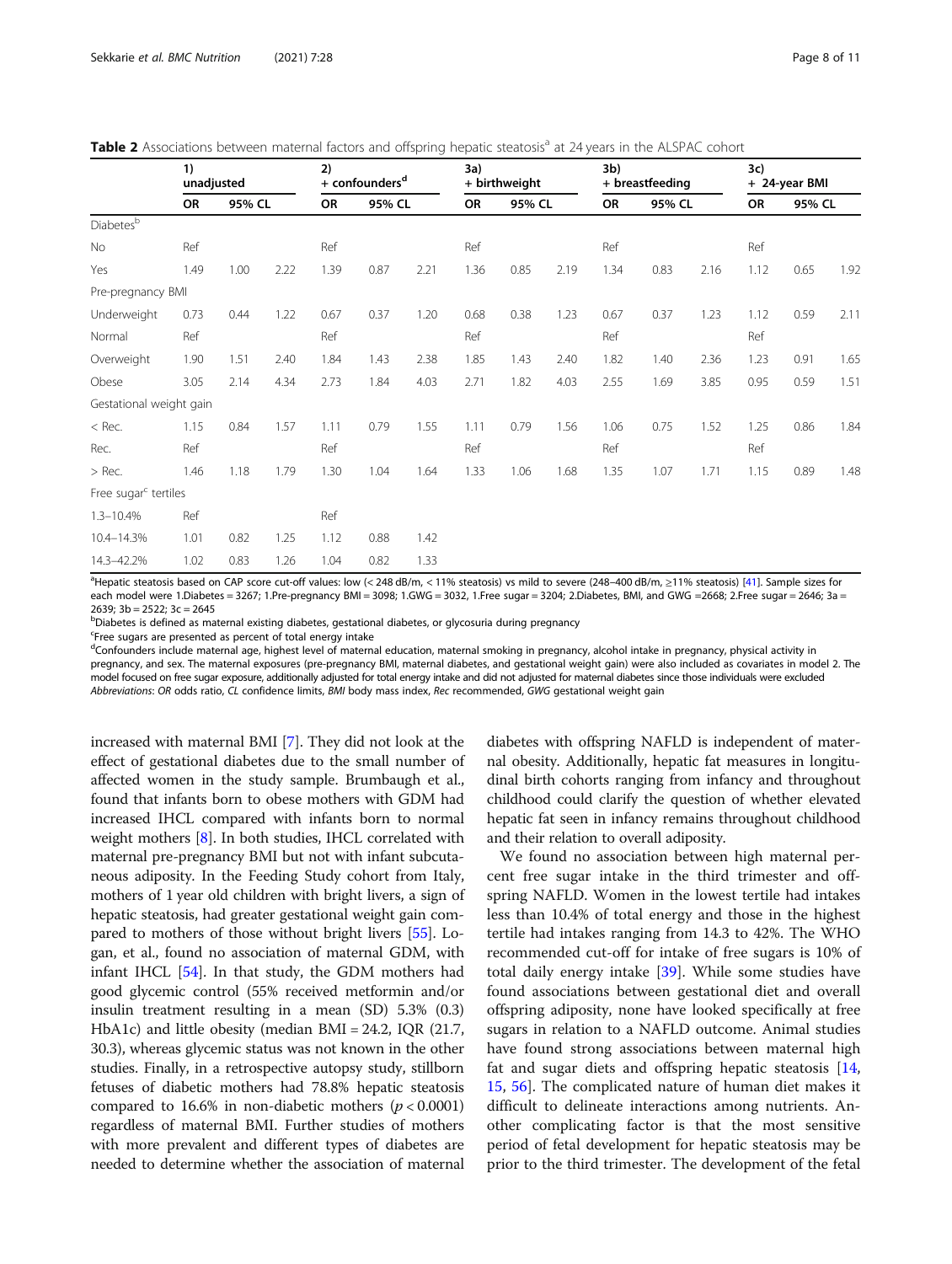<span id="page-8-0"></span>liver begins at four weeks gestation and is susceptible to fundamental changes to its metabolic pathways through epigenetic changes and mitochondrial dysfunction caused by inflammation due to excess nutrients. Maternal diabetes, obesity, and high fat/sugar diets are all characterized by increased delivery of fuels such as free fatty acids to the developing fetus [\[57\]](#page-10-0). Specifically, the liver may be utilized as a site for excess lipid storage, especially prior to 28 weeks gestation when subcutaneous fat storage exponentially increases [\[58](#page-10-0)]. Future studies should be designed to accurately measure maternal diet and biomarkers throughout pregnancy to elucidate the exact mechanism through which maternal nutrition can prime offspring for later metabolic dysfunction.

#### Strengths and limitations

This study contains the largest sample size to date of maternal factors and offspring NAFLD and is from a population-based longitudinal cohort study followed from pregnancy to young adulthood. Many potential confounding variables were available in the dataset. We also used a validated and accurate tool for hepatic steatosis measurement in adults (CAP score based on transient elastography) [[41\]](#page-10-0). We also were able to account for alcohol intake among participants. It has previously been reported that no participants had medical conditions or were taking medications that could influence hepatic function leading to greater confidence that our measure of hepatic steatosis is primarily capturing those with NAFLD [\[24](#page-9-0)]. While hepatic fibrosis was also measured in this study, we were underpowered to look at this as an outcome due to the small number of individuals with fibrosis.

The results of this study may not be generalizable to other populations due to the homogenous nature of the cohort population. Additionally, there was differential loss to follow-up within the cohort which could lead to selection bias. Females and participants with mothers with higher education were more likely to participate in follow-up visits [\[59](#page-10-0)]. Many characteristics, including maternal diet and maternal pre-pregnancy weight, were self-reported and are subject to recall bias and social desirability bias. However, it has been shown in this cohort that maternal self-reported weight had a high correlation  $(r = 0.95)$  with the weight measurement obtained at the first antenatal visit [[24\]](#page-9-0). Maternal diet was collected by an FFQ that was not validated nor designed specifically to measure sugar intake. Measurement of maternal diet throughout pregnancy and with a validated FFQ may have led to different results. Because of the small sample sizes, we were not able to distinguish between types of maternal diabetes. Finally, residual confounding, particularly by lifestyle, is possible.

#### **Conclusions**

Maternal nutritional factors were positively and independently associated with offspring hepatic steatosis at 24 years, however these associations were completely mediated by offspring BMI at 24 years. Importantly, these are all modifiable risk factors and recommendations can be tailored to high-risk women to improve outcomes. Due to the high prevalence of metabolic conditions in pregnant women and the potential for transgenerational amplification of these diseases, further prospective study is needed to better understand the developmental origins of NAFLD and other metabolic conditions [[13](#page-9-0), [60](#page-10-0)].

#### Abbreviations

ALSPAC: Avon Longitudinal Study of Parents and Children; NAFLD: Nonalcoholic fatty liver disease; NASH: Non-alcoholic steatohepatitis; CAP: Controlled attenuation parameter; BMI: Body mass index; GWG: Gestational weight gain; AUDIT-C: Alcohol Use Disorder Identification Test for Consumption; IQR: Interquartile range; CL: Confidence limits

#### Supplementary Information

The online version contains supplementary material available at [https://doi.](https://doi.org/10.1186/s40795-021-00433-3) [org/10.1186/s40795-021-00433-3.](https://doi.org/10.1186/s40795-021-00433-3)

Additional file 1: Table S1. Adjusted associations between maternal factors and 24-year hepatic steatosis, also adjusting for hazardous alcohol intake. Table S2. Associations between maternal factors and offspring severe hepatic steatosis at 24 years in the ALSPAC cohort. Table S3. Summary of literature associating maternal nutrition with offspring hepatic steatosis.

#### Acknowledgments

We are extremely grateful to all the families who took part in this study, the midwives for their help in recruiting them, and the whole ALSPAC team, which includes interviewers, computer and laboratory technicians, clerical workers, research scientists, volunteers, managers, receptionists and nurses. We are also grateful to Dr. Andrea J Sharma and Ms. Louise Jones for their advice on this manuscript.

#### Authors' contributions

All authors contributed the conceptualization and design of the work. AS was additionally responsible for the data acquisition, analysis, interpretation, and drafting of this work. JAW and KN contributed to the supervision, data acquisition, interpretation, and revision of the draft. ADS and UR contributed to the supervision, interpretation and revision of the draft. MBV contributed to the supervision and revision of the draft. All authors read and approved the final manuscript.

#### Funding

The UK Medical Research Council and Wellcome (Grant ref.: 217065/Z/19/Z) and the University of Bristol provide core support for ALSPAC. This publication is the work of the authors, who serve as guarantors for the contents of this paper. A comprehensive list of grants funding is available on the ALSPAC website [\(http://www.bristol.ac.uk/alspac/external/documents/](http://www.bristol.ac.uk/alspac/external/documents/grant-acknowledgements.pdf) [grant-acknowledgements.pdf\)](http://www.bristol.ac.uk/alspac/external/documents/grant-acknowledgements.pdf); This research was specifically funded by the UK Medical Research Council (MRC) (MR/L022206/1, G0801456). Support for procurement of the data was provided by Children's Healthcare of Atlanta, GA, USA. The funders of the study had no role in study design, data collection, data analysis, data interpretation, or writing of the report. The corresponding author has full access to all the data in the study and had final responsibility for the decision to submit for publication.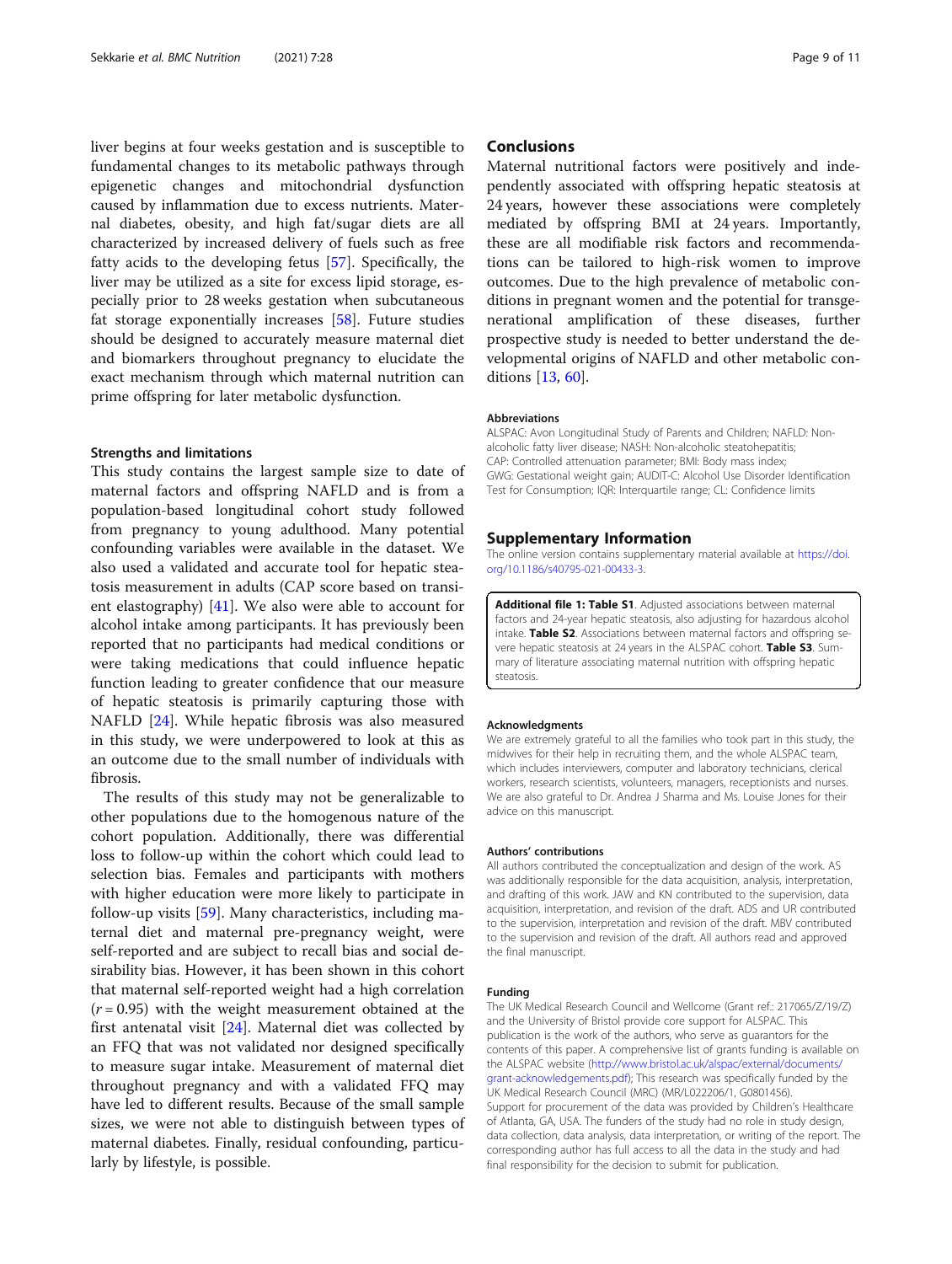#### <span id="page-9-0"></span>Availability of data and materials

The data that support the findings of this study are available from the Avon Longitudinal Study of Parents and Children but restrictions apply to the availability of these data, which were used under license for the current study, and so are not publicly available. Data are however available from the authors upon reasonable request and with permission of ALSPAC. Researchers can apply to ALSPAC for use of the data. The study website (<http://www.bristol.ac.uk/alspac/researchers/our-data/>) contains details of all the data that are available through a fully searchable data dictionary and variable search tool.

#### **Declarations**

#### Ethics approval and consent to participate

Ethical approval for the study was obtained from the ALSPAC Ethics and Law Committee and the data from the 24 Year Clinic was approved by the National Research Ethics Service Committee South West—Frenchay: 14/SW/ 1173 ALSPAC Focus at 24 + (24 February 2015, confirmed 20 March 2015). Informed consent for the use of collected data via questionnaires and clinics was obtained from participants following the recommendations of the ALSP AC Ethics and Law Committee at the time.

#### Consent for publication

Not applicable.

#### Competing interests

A.S., J.A.W, K.N., A.D.S, and U.R. declare that they have no competing interests. M.B.V. reports personal fees from Intercept, grants from Immuron, grants and personal fees from Target Pharmasolutions, personal fees from Boehringer Ingelheim, grants and personal fees from Bristol Myers Squibb, personal fees from Prosciento, and personal fees from Novo Nordisk during the conduct of the study.

#### Author details

<sup>1</sup>Nutrition and Health Sciences Program, Laney Graduate School, Emory University, 1518 Clifton Rd NE, Atlanta, GA 30322, USA. <sup>2</sup>Department of Pediatrics, Emory School of Medicine, Atlanta, GA 30322, USA. <sup>3</sup>Population Health Science, Bristol Medical School, Bristol BS8 2BN, UK. <sup>4</sup>Hubert Department of Global Health, Rollins School of Public Health, Emory University, Atlanta, GA 30322, USA.

#### Received: 22 February 2021 Accepted: 22 April 2021 Published online: 08 July 2021

#### References

- Vos MB, Abrams SH, Barlow SE, Caprio S, Daniels SR, Kohli R, et al. NASPGH AN clinical practice guideline for the diagnosis and treatment of nonalcoholic fatty liver disease in children: recommendations from the expert committee on NAFLD (ECON) and the north American Society of Pediatric Gastroenterology, Hepatology and nutrition (NASPGHAN). J Pediatr Gastroenterol Nutr. 2017;64(2):319–34. [https://doi.org/10.1097/MPG.](https://doi.org/10.1097/MPG.0000000000001482) [0000000000001482](https://doi.org/10.1097/MPG.0000000000001482).
- 2. Welsh JA, Karpen S, Vos MB. Increasing Prevalence of Nonalcoholic Fatty Liver Disease Among United States Adolescents, 1988–1994 to 2007–2010. J Pediatr. 2013;162(3):496–500 e1.
- Feldstein AE, Charatcharoenwitthaya P, Treeprasertsuk S, Benson JT, Enders FB, Angulo P. The natural history of non-alcoholic fatty liver disease in children: a follow-up study for up to 20 years. Gut. 2009;58(11):1538–44. <https://doi.org/10.1136/gut.2008.171280>.
- Vernon G, Baranova A, Younossi Z. Systematic review: the epidemiology and natural history of non-alcoholic fatty liver disease and non-alcoholic steatohepatitis in adults. Aliment Pharmacol Ther. 2011;34(3):274–85. [https://](https://doi.org/10.1111/j.1365-2036.2011.04724.x) [doi.org/10.1111/j.1365-2036.2011.04724.x.](https://doi.org/10.1111/j.1365-2036.2011.04724.x)
- 5. Hagström H, Höijer J, Ludvigsson JF, Bottai M, Ekbom A, Hultcrantz R, et al. Adverse outcomes of pregnancy in women with non-alcoholic fatty liver disease. Liver Int. 2016;36(2):268–74. <https://doi.org/10.1111/liv.12902>.
- Patel KR, White FV, Deutsch GH. Hepatic steatosis is prevalent in stillborns delivered to women with diabetes mellitus. J Pediatr Gastroenterol Nutr. 2015;60(2):152–8. [https://doi.org/10.1097/MPG.0000000000000520.](https://doi.org/10.1097/MPG.0000000000000520)
- 7. Modi N, Murgasova D, Ruager-Martin R, Thomas EL, Hyde MJ, Gale C, et al. The influence of maternal body mass index on infant adiposity and hepatic

lipid content. Pediatr Res. 2011;70(3):287–91. [https://doi.org/10.1203/PDR.](https://doi.org/10.1203/PDR.0b013e318225f9b1) [0b013e318225f9b1.](https://doi.org/10.1203/PDR.0b013e318225f9b1)

- 8. Brumbaugh DE, Tearse P, Cree-Green M, Fenton LZ, Brown M, Scherzinger A, et al. Intrahepatic Fat is Increased in Neonatal Offspring of Obese Women with Gestational Diabetes. J Pediatr. 2013;162(5):930–6 e1.
- 9. Bleeker JC, Visser G, Wijburg FA, Ferdinandusse S, Waterham HR, Nikkels PG. Severe fat accumulation in multiple organs in pediatric autopsies: an uncommon but significant finding. Pediatr Dev Pathol. 2017;20(4):269–76. [https://doi.org/10.1177/1093526617691708.](https://doi.org/10.1177/1093526617691708)
- 10. Hanson M, Gluckman P. Developmental origins of noncommunicable disease: population and public health implications. Am J Clin Nutr. 2011; 94(6 Suppl):1754s–8s.
- 11. Li M, Reynolds CM, Segovia SA, Gray C, Vickers MH. Developmental programming of nonalcoholic fatty liver disease: the effect of early life nutrition on susceptibility and disease severity in later life. Biomed Res Int. 2015;2015:437107.
- 12. Cioffi CE, Figueroa J, Welsh JA. Added Sugar Intake among Pregnant Women in the United States: National Health and Nutrition Examination Survey 2003-2012. J Acad Nutr Diet. 2018;118(5):886–95. [https://doi.org/10.1](https://doi.org/10.1016/j.jand.2017.10.021) [016/j.jand.2017.10.021.](https://doi.org/10.1016/j.jand.2017.10.021)
- 13. Flegal KM, Carroll MD, Kit BK, Ogden CL. Prevalence of obesity and trends in the distribution of body mass index among US adults, 1999-2010. Jama. 2012;307(5):491–7. <https://doi.org/10.1001/jama.2012.39>.
- 14. Zhang ZY, Dai YB, Wang HN, Wang MW. Supplementation of the maternal diet during pregnancy with chocolate and fructose interacts with the highfat diet of the young to facilitate the onset of metabolic disorders in rat offspring. Clin Exp Pharmacol Physiol. 2013;40(9):652–61. [https://doi.org/1](https://doi.org/10.1111/1440-1681.12147) [0.1111/1440-1681.12147](https://doi.org/10.1111/1440-1681.12147).
- 15. Kjærgaard M, Nilsson C, Rosendal A, Nielsen MO, Raun K. Maternal chocolate and sucrose soft drink intake induces hepatic steatosis in rat offspring associated with altered lipid gene expression profile. Acta Physiol. 2014; 210(1):142–53. [https://doi.org/10.1111/apha.12138.](https://doi.org/10.1111/apha.12138)
- 16. Gregorio BM, Souza-Mello V, Carvalho JJ, Mandarim-de-Lacerda CA, Aguila MB. Maternal high-fat intake predisposes nonalcoholic fatty liver disease in C57BL/6 offspring. Am J Obstet Gynecol. 2010;203(5):495 e1-. e8.
- 17. Kruse M, Seki Y, Vuguin PM, Du XQ, Fiallo A, Glenn AS, et al. High-fat intake during pregnancy and lactation exacerbates high-fat diet-induced complications in male offspring in mice. Endocrinology. 2013;154(10):3565– 76. [https://doi.org/10.1210/en.2012-1877.](https://doi.org/10.1210/en.2012-1877)
- 18. Elahi MM, Cagampang FR, Mukhtar D, Anthony FW, Ohri SK, Hanson MA. Long-term maternal high-fat feeding from weaning through pregnancy and lactation predisposes offspring to hypertension, raised plasma lipids and fatty liver in mice. Br J Nutr. 2009;102(4):514–9. [https://doi.org/10.1017/](https://doi.org/10.1017/S000711450820749X) [S000711450820749X](https://doi.org/10.1017/S000711450820749X).
- 19. Thorn SR, Baquero KC, Newsom SA, El Kasmi KC, Bergman BC, Shulman GI, et al. Early life exposure to maternal insulin resistance has persistent effects on hepatic NAFLD in juvenile non-human primates. Diabetes. 2014; 63(8): 2702–13. [https://doi.org/10.2337/db14-0276.](https://doi.org/10.2337/db14-0276)
- 20. Murrin C, Shrivastava A, Kelleher CC. Maternal macronutrient intake during pregnancy and 5 years postpartum and associations with child weight status aged five. Eur J Clin Nutr. 2013;67(6):670–9. [https://doi.org/10.1038/](https://doi.org/10.1038/ejcn.2013.76) eicn.2013.76
- 21. Gillman MW, Rifas-Shiman SL, Fernandez-Barres S, Kleinman K, Taveras EM, Oken E. Beverage Intake During Pregnancy and Childhood Adiposity. Pediatrics. 2017;140(2):e20170031. [https://doi.org/10.1542/peds.2017-0031.](https://doi.org/10.1542/peds.2017-0031)
- 22. Ayonrinde OT, Oddy WH, Adams LA, Mori TA, Beilin LJ, de Klerk N, et al. Infant nutrition and maternal obesity influence the risk of non-alcoholic fatty liver disease in adolescents. J Hepatol. 2017;67(3):568–76. [https://doi.](https://doi.org/10.1016/j.jhep.2017.03.029) [org/10.1016/j.jhep.2017.03.029](https://doi.org/10.1016/j.jhep.2017.03.029).
- 23. Ayonrinde OT, Adams LA, Mori TA, Beilin LJ, de Klerk N, Pennell CE, et al. Sex differences between parental pregnancy characteristics and nonalcoholic fatty liver disease in adolescents. Hepatology (Baltimore, Md). 2018;67(1):108–22.
- 24. Patel S, Lawlor DA, Callaway M, Macdonald-Wallis C, Sattar N, Fraser A. Association of maternal diabetes/glycosuria and pre-pregnancy body mass index with offspring indicators of non-alcoholic fatty liver disease. BMC Pediatr. 2016;16(1):47. <https://doi.org/10.1186/s12887-016-0585-y>.
- 25. Boyd A, Golding J, Macleod J, Lawlor DA, Fraser A, Henderson J, et al. Cohort profile: the 'children of the 90s'—the index offspring of the Avon longitudinal study of parents and children. Int J Epidemiol. 2013;42(1):111– 27. [https://doi.org/10.1093/ije/dys064.](https://doi.org/10.1093/ije/dys064)